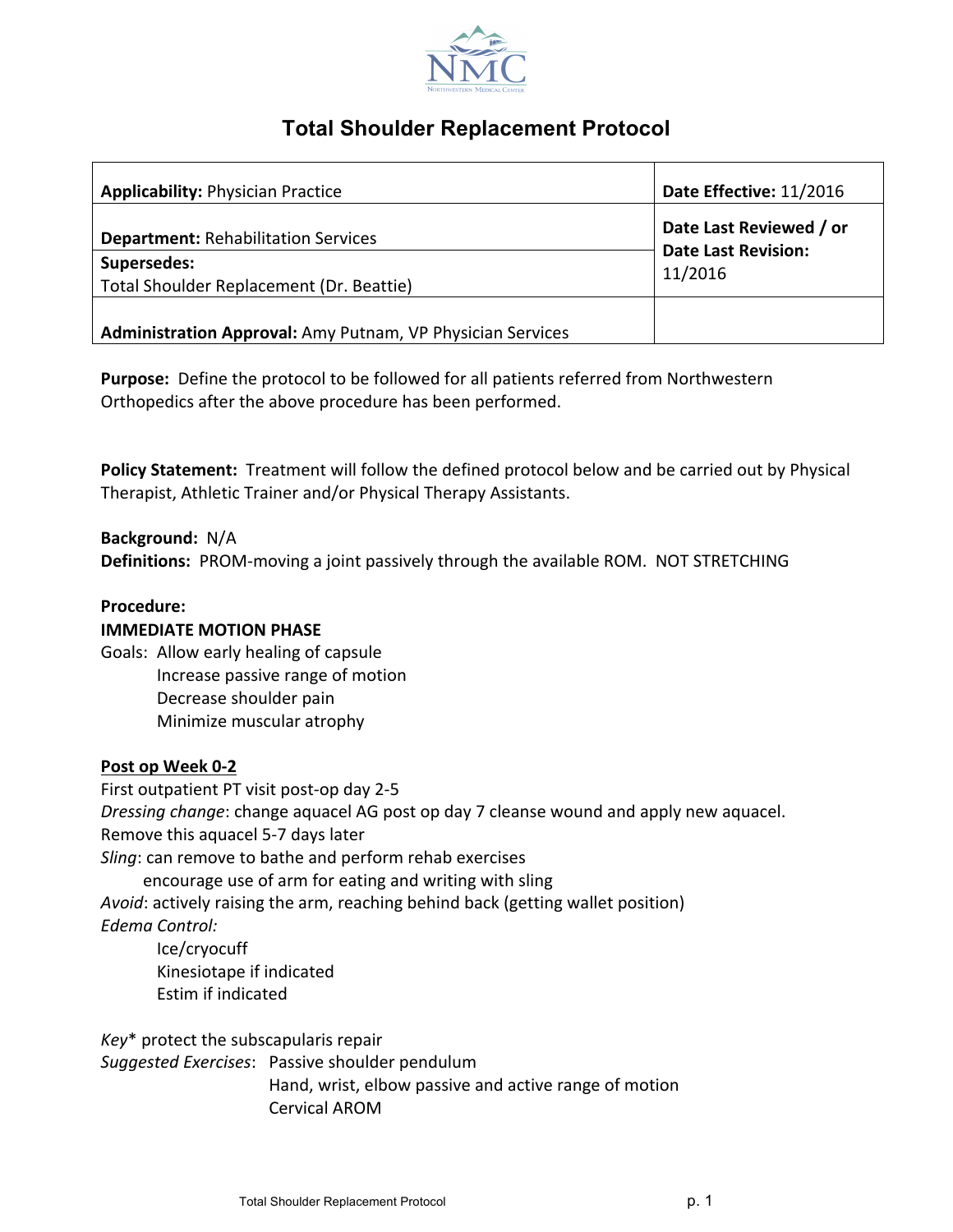

PROM ER with cane (elbow at side) to 20 degrees only x 8 weeks PROM IR to 30 degrees at 30 degrees abduction PROM shoulder flexion (with slight IR) PROM shoulder abduction (not stretching) Isometrics for shoulder abduction, ER, elbow flexion in neutral Active scapular retraction with depression

### **Post op Weeks 2-4**

*Sling*: as needed for comfort, d/c by 4 weeks Avoid: reaching behind back (getting wallet position) NO IR STRENGTHENING x 8 weeks Limit ER to 20 degrees  $x$  8 weeks *Edema Control:*

Ice/cryocuff

Kinesiotape if indicated Estim if indicated

Key<sup>\*</sup> protect the subscapularis repair

*Suggested Exercises*: Passive shoulder pendulum PROM ER with cane (elbow at side) to 20 degrees only x 8 weeks PROM IR to side at 45 degrees abduction PROM shoulder flexion (with slight IR) PROM shoulder abduction \*PROM but no stretching 

- Shoulder isometrics: abd/adduction, ER, flexion and extension
- Elbow isometrics: flexion and extension
- Scapular AROM and isometrics
- Supine AAROM elevation in scapular plane
- Supine ER/IR with straight cane (ER to 20 degrees only) self passive ROM.
- Passive shoulder pulleys flexion with slight IR
- Buoyancy assisted ROM in the pool within above restrictions.

#### **ACTIVE MOTION PHASE**

Goals: Improve shoulder Range of Motion Improve shoulder strength and dynamic stabilization Decrease pain/inflammation Increase Functional Activities

#### **Post op Weeks 4-8**

*Edema Control:* Ice/cryocuff Kinesiotape if indicated Estim if indicated NO IR STRENGTHENING x 8 Weeks Limit ER ROM to 20 degrees  $x$  8 weeks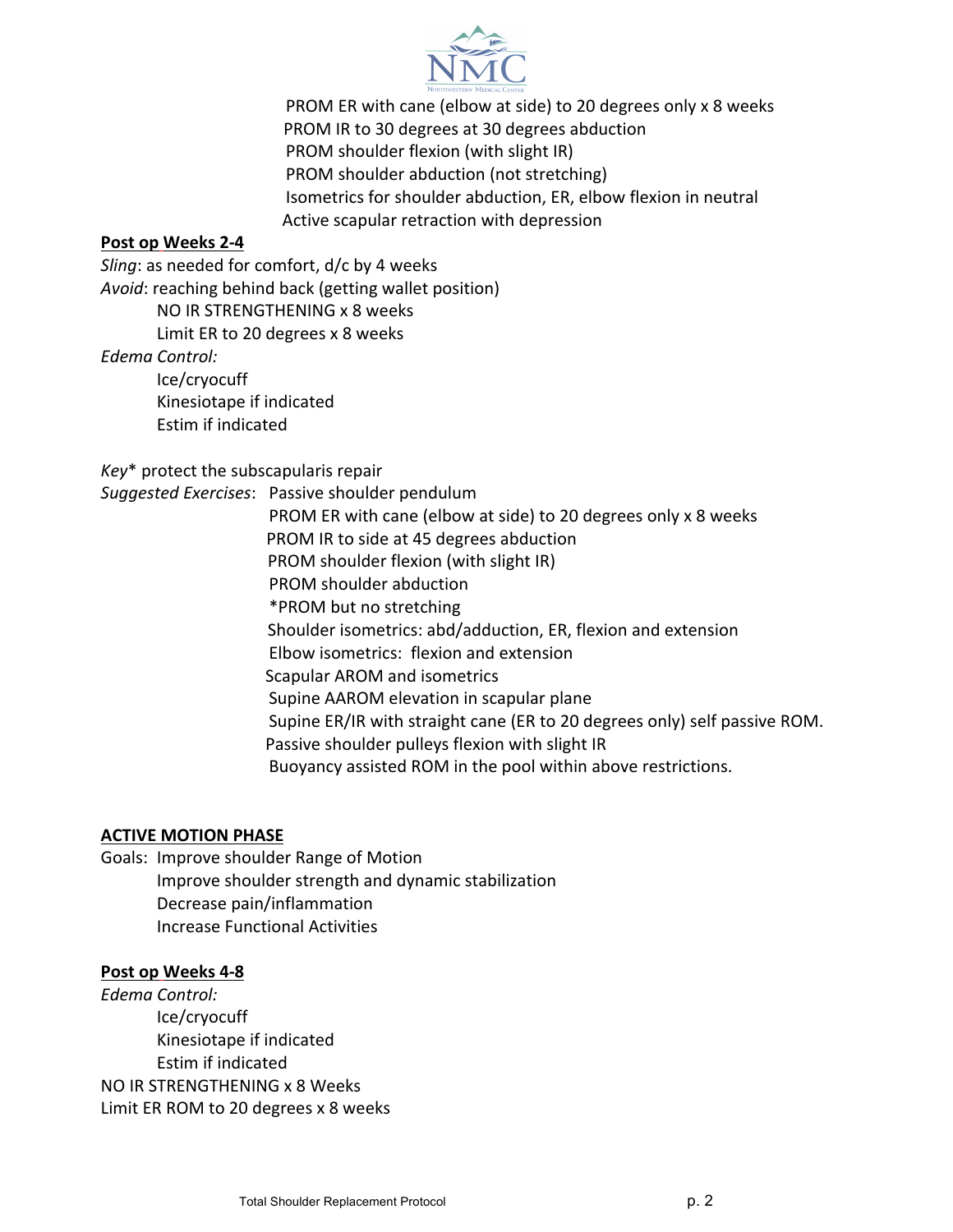

Suggested Exercises: Continue exercises in previous phase as needed

Continue to Progress shoulder PROM limiting ER to 20 degrees Shoulder AAROM with pulleys

Shoulder flexion passive flexion counter slide/ bowing Shoulder wall slide/walk

AAROM exercises with straight cane all motions to tolerance

Flexion 

ER/IR limit ER to 20 (x 8 weeks)

Abduction with palm down to limit ER

Shoulder AROM progressing from gravity assisted/reduced to gravity resisted 

Strengthening Exercises (progressive resistance) once able to perform AROM with good form and range and with no increase in pain.

Theraband 

Rhythmic stabilization 

Shoulder isometrics in multi-angles

Progressive resistance with hand weights

Scapular strengthening exercises

Biceps/Triceps

## **Post op Weeks 8-12**

*Suggested Exercises*: Continue exercises in previous phase as needed Progress shoulder and scapular strengthening Continue to emphasize AROM and strength Pool Exercises and swimming as tolerated Progress ER PROM and AROM as tolerated Initiate shoulder IR strengthening & progress as tolerated Eccentric shoulder strengthening

#### **ACTIVITY PHASE**

Goals: Improve strength of shoulder musculature Neuromuscular control of shoulder complex Improve functional activities Criteria to initiate Activity Phase:

PROM Flexion 0-160 degrees ER 75 degrees IR 60 degrees Strength 4/5 for ER/IR/Abd

## **Post op Weeks 12-26**

Suggested Exercises: Shoulder stretching in all directions as needed AROM progressing to resisted ER/IR at 90 degrees abduction